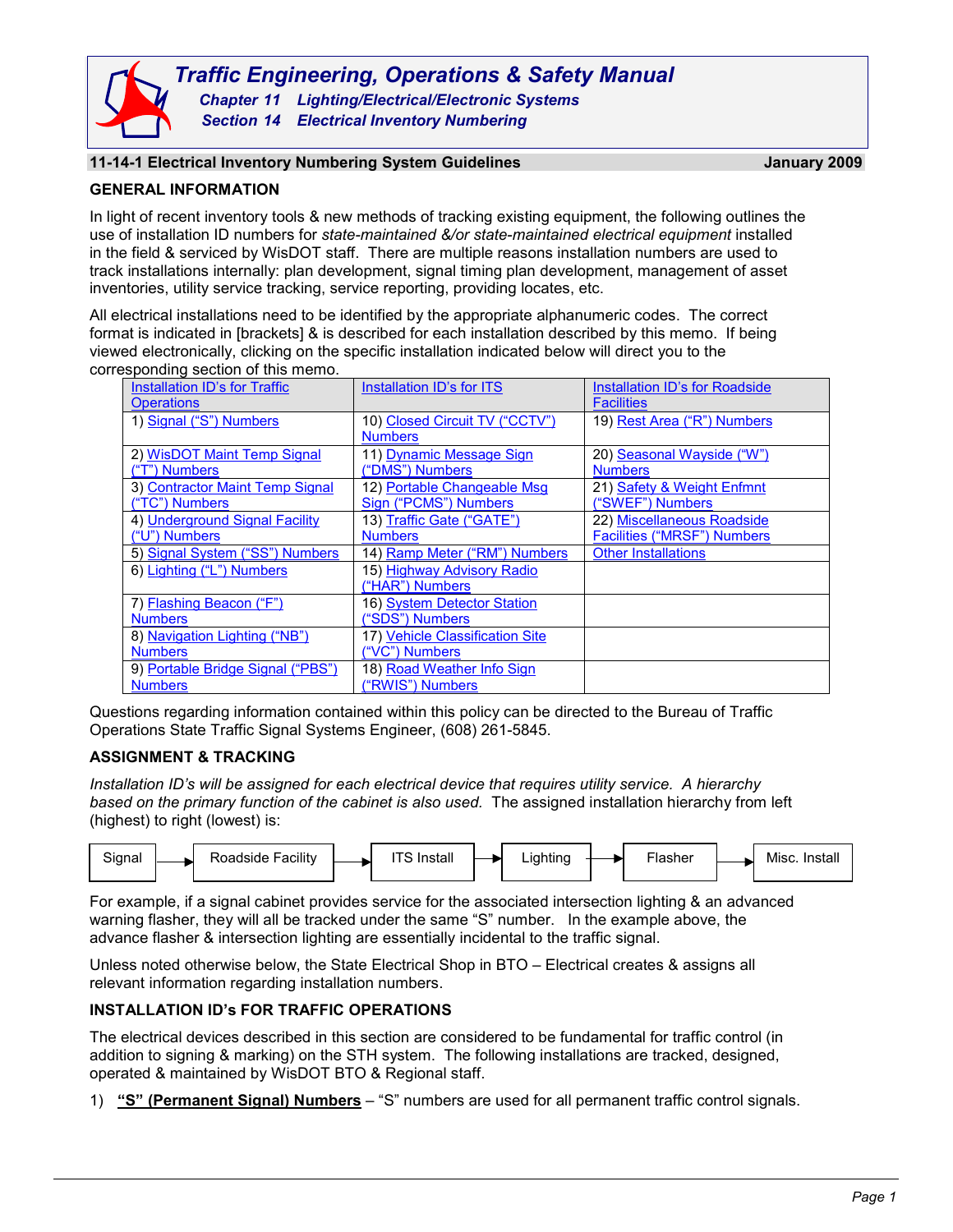The format for "S" numbers is…[S0000]. The numbering system, represented here by "0000", applies statewide & is sequential in the order the Regional staff request them of BTO – State Traffic Signal Systems Engineer.

<span id="page-1-0"></span>2) **"T" (WisDOT Maintained Temporary Signal) Numbers** – "T" numbers *may* be applied to statemaintained installations that typically are not associated with a construction project (i.e. an interim improvement until a grade-separation can be constructed). "T" numbers will provide a tracking mechanism for WisDOT facilities that *may* need field-located or for utility charging.

The format for "T" numbers is…[T0000]. The numbering system, represented here by "0000", applies statewide & sequential in the order the Regional staff request them of BTO – State Traffic Signal Systems Engineer.

<span id="page-1-1"></span>3) **"TC" (Contractor Maintained Temporary Signal) Numbers** – "TC" numbers are applied to contractor-maintained installations that typically are associated with a construction project *on the STH system only* (i.e. as interim intersection traffic control along a detour). "TC" numbers will provide an ID for information to be tracked, specifically related to the appropriate maintenance authority for incident response purposes.

The format for "TC" numbers is…[TC-00-9999]. The first two-digit number, represented by "00", is given based on the appropriate county code. The second four-digit number, represented by "9999", is applies countywide & is sequential in the order Regional staff assign them.

<span id="page-1-2"></span>4) **"U" (Underground Signal Equipment) Numbers** – "U" numbers *should* be used when intersections have been constructed with underground equipment such as conduit & pull boxes for future signalization. "U" numbers will provide an ID for WisDOT facilities when responding/referring to locate requests by Diggers Hotline, etc.

The format for "U" numbers is…[U0000]. The numbering system, represented here by "0000", applies statewide & is sequential in the order the Regional staff request them of BTO – State Traffic Signal Systems Engineer.

<span id="page-1-3"></span>5) **"SS" (Signal System) Numbers** – "SS" numbers are used to track coordinated signal systems. To do so, individual "S" numbers that comprise the system are related to a unique "SS" number. These ID's are assigned to internally track the quantity & types of coordinated systems, as well as streamlining service reports. For example, if time clocks are checked at five time-based controllers, only a single service report will need to be completed.

The format for "SS" numbers is…[SS0000]. The numbering system, represented here by "0000", applies statewide & is sequential in the order the Regional staff request them of BTO – Electrical.

<span id="page-1-4"></span>6) **"L" (Lighting) Numbers** – Historically, the convention for lighting numbers has been established differently between Regional offices. Some offices tracked lighting for Park & Ride lots as "L" numbers; others were tracked under a "PR" ID. Tracking of high mast & highway system lighting installations created some additional differences.

Any stand-alone highway lighting installations are tracked as "L" numbers. Highway lighting associated with other facilities/installations are tracked under the ID of the primary installation based on the installation [hierarchy](#page-0-2) described above. Examples of this logic include:

- System highway lighting tracked by "L" number,
- Isolated intersection lighting tracked by "L" number,
- High mast lighting tracked by "L" number,
- Roundabout lighting tracked by "L" number,
- Park & Ride lot lighting tracked by "L" number,
- Rest Area lighting tracked by "R" number,
- Signalized intersection lighting (out of same cabinet) tracked by "S" number,
- Signalized intersection lighting (out of separate cabinet) tracked by "L" number,

The format for "L" numbers is…[L0000]. The numbering system, represented here by "0000", applies statewide & is sequential in the order the Regional staff request them of BTO – Electrical. Intersection lighting installed under permit to the local city, town or village are not tracked.

NOTE: *Existing "HL" & "HML" (that represented high mast & highway lighting in some Districts) numbers will be converted to "L" numbers in continued sequential order as described.*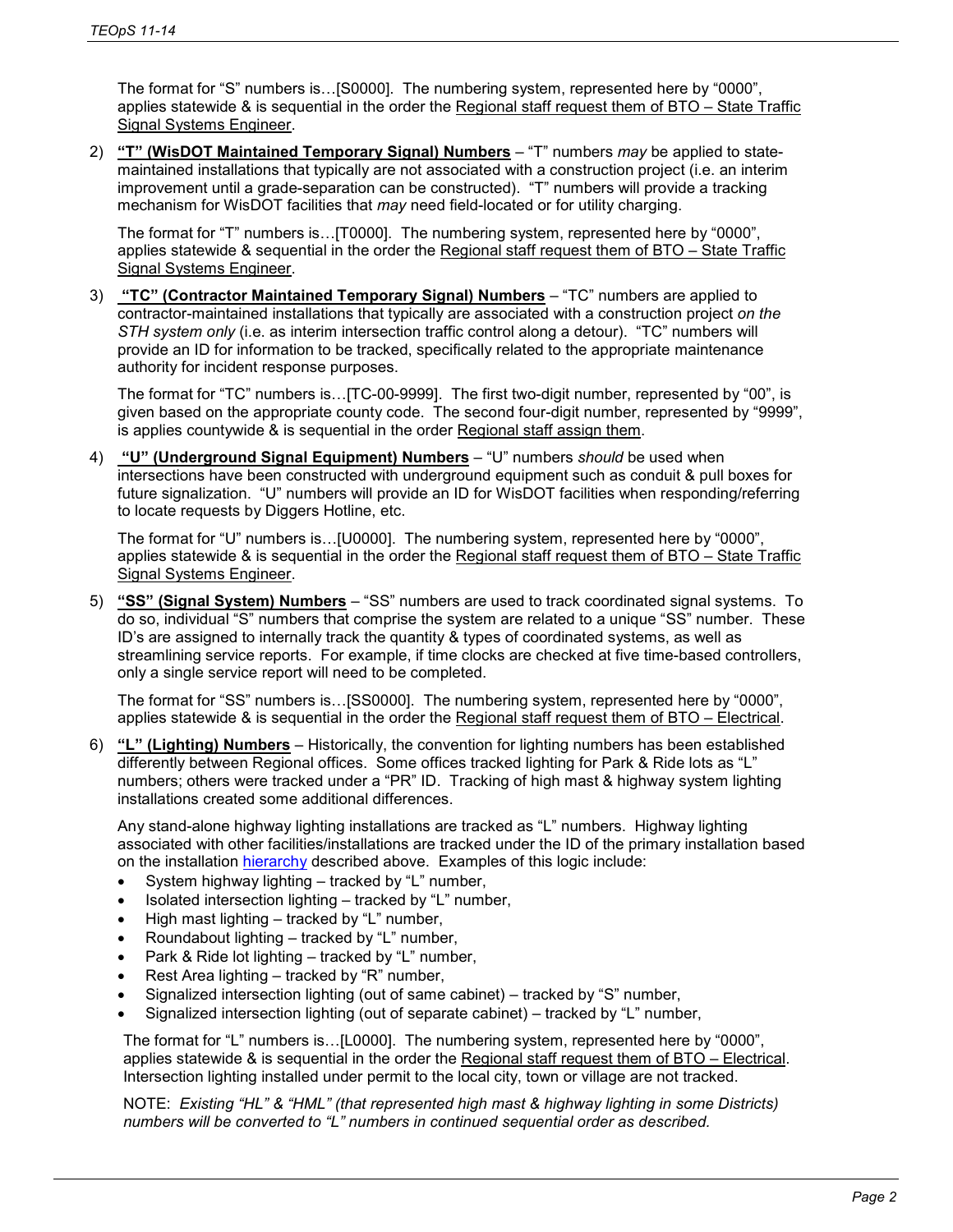<span id="page-2-8"></span>7) **"F" (Flashing Beacon) Numbers** – "F" numbers are be used for all installations of flashing beacons (typically single section signal heads). *Flashing beacons do not include signs with incorporated LED's (i.e. Blinker STOPs).*

The format for "F" numbers is…[F0000]. The numbering system, represented here by "0000", applies statewide & is sequential in the order the Regional staff request them of BTO – Electrical.

NOTE: "MF" numbers had been tracked separately due to historic signal maintenance reasons in Milwaukee County (old Transportation District 9). *In the future, flashers in Milwaukee Co. will be tracked as "F" numbers & as described above. Existing "MF" numbers will be converted to "F" numbers in continued sequential order as described.* 

<span id="page-2-10"></span>8) **"NB" (Navigation Beacon) Numbers** – "NB" numbers are used for all marine & aerial navigation lighting. Typically, this lighting is attached to bridge structures.

The format for "NB" numbers is…[NB0000]. The numbering system, represented here by "0000", applies statewide & is sequential in the order the Regional staff request them of BTO – Electrical.

<span id="page-2-12"></span>9) **"PBS" (Portable Bridge Signal) Numbers** – "PBS" numbers are used for state-owned, trailer mounted, two-way bridge signals.

The format for "PBS" numbers is…[PBS00]. The numbering system, represented here by "00", applies statewide & is assigned & tracked by BTO – Electrical.

### <span id="page-2-0"></span>**INSTALLATION ID's FOR ITS**

The primary responsibility for WisDOT electrical staff related to ITS facilities are for emergency response only. ID's for ITS facilities are assigned & maintained by the Traffic Management Center (TMC). Work performed by WisDOT electrical staff at these locations is tracked based on the installation type, as described:

- <span id="page-2-2"></span>10) **"CCTV" (Closed Circuit Television) Numbers** – "CCTV" numbers are used to track closed circuit TV installations used for highway surveillance.
- <span id="page-2-3"></span>11) **"DMS" (Dynamic Message Sign) Numbers** – "DMS" numbers are used to track permanent dynamic message signs installations. These installations are not the same as PCMS devices listed below.
- <span id="page-2-4"></span>12) **"PCMS" (Portable Changeable Message Sign) Numbers** – "PCMS" numbers are used to track individual portable change message signs (trailer mounted) that are owned by WisDOT & *may* be deployed by State or County crews. These devices are not the same as DMS installations listed above.
- <span id="page-2-5"></span>13) **"GATE" (Traffic Gate) Numbers** – "GATE" numbers are used to track traffic gates used to perform freeway ramp closures.
- <span id="page-2-6"></span>14) **"RM" (Ramp Meter) Numbers** – "RM" numbers are used to track individual ramp signal installations at freeway entrance points.
- <span id="page-2-7"></span>15) **"HAR" (Highway Advisory Radio) Numbers** – "HAR" numbers are used to track equipment related to highway advisory radio functionality. Such equipment *may* include flashing beacon installations (associated with static information signs) or radio transmitters.
- <span id="page-2-9"></span>16) **"SDS" (System Detector Station) Numbers** – "SDS" numbers are used to track equipment used to collect system traffic data. Such equipment *may* include microwave, video imagining or inductive loops.
- <span id="page-2-11"></span>17) **"VC" (Vehicle Classification Site) Numbers** – "VC" numbers are used to track equipment used to collect vehicle classification data. Such equipment *may* include overhead microwave detectors or inductive loops.
- <span id="page-2-13"></span>18) **"RWIS" (Road Weather Information Station) Numbers** – "RWIS" numbers are used to track equipment used to collect & transmit road weather data.

#### <span id="page-2-1"></span>**INSTALLATION ID's FOR ROADSIDE FACILITIES**

BHM – Maintenance contracts for much of the maintenance activities at roadside locations since they are not critical to highway safety.